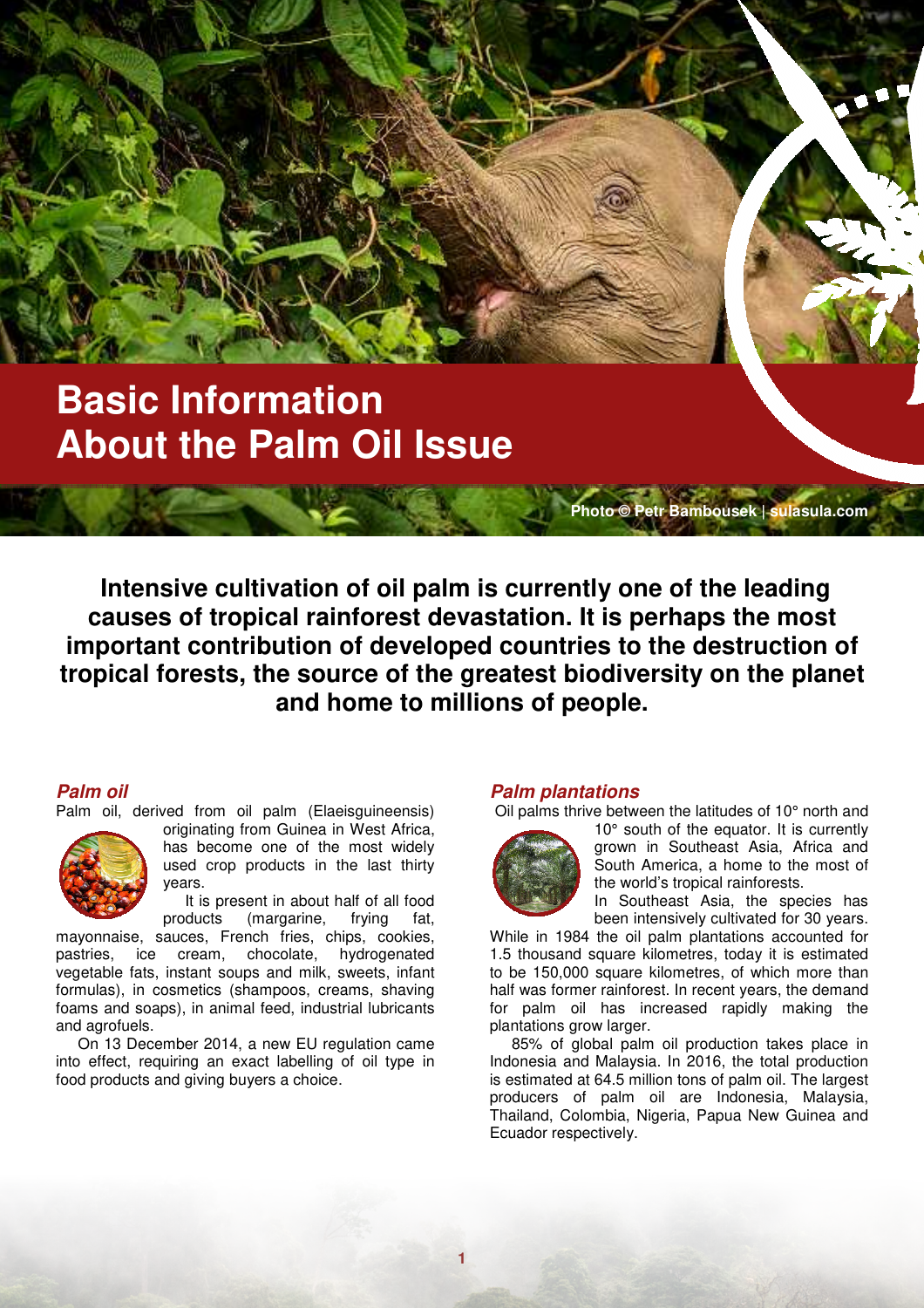## **Pollution**

One hectare of rainforest is capable of retaining 10



times more carbon than one hectare of oil palm plantation. A large amount of greenhouse gasses is released from peatlands when they are converted to plantations. Large quantities of carbon and methane are stored in peat bogs

and are released upon contact with air.

A further release of greenhouse gasses occurs when forests and peat bogs are burnt. Dry peat bogs are highly flammable and, when ignited, they may burn and pollute the air for years. During the production of one ton of palm oil from oil palms growing in drained peat bogs, 15 to 70 tons of carbon dioxide is released, mainly due to deforestation and consequent drying of peatlands (studies S. Page, Leicester University, 2007). Agrofuels, which are produced from oil palms growing on the drained peat bogs, represent much greater burden on our atmosphere than conventional fossil fuels.

Huge demand creates the need for new oil palms and thus larger and new areas of plantations. Since oil palm can be grown only in the zone of tropical forests it causes massive deforestation of rainforests across South America, Africa, and Asia. Loss of tropical forests disrupts the climatic balance. Right now we are losing the whole ecosystem with rare animals and plants. Plantations also change the structure of soil and pollute groundwater resources by the use of fertilizers, pesticides, and herbicides. Pollution affects primarily the locals, who are on top of that exploited by large, profit-seeking corporations.

## **Loss of species and diversity**

Tropical forests, no matter if in Indonesia, Malaysia,



Africa or South America, are areas with extremely high biodiversity (species richness). There are many rare species that live only there and nowhere else in the world. After deforestation, 80% of animal species dies due to the loss of

their environment. The natural food chain is broken down. Among some of those seriously affected animals are Sumatran tigers, clouded leopards, fishing and flat-headed cats, Sumatran rhinos and Borneo elephants. Elephants are also often victims of traps laid by plantation employees. The most infamous victims of palm oil production are, however, orangutans – apes who share 97 % of our DNA.

#### **Oil orphans**

It is estimated that due to oil palms plantations 5,000



orang-utans die each year. The latest population estimate for the Sumatran orang-utan is around 7,300 living animals and for Bornean orang-utan from 45,000 to 69,000 individuals (data from the IUCN Red List 2004-2005).

Current population collapse (not entirely caused by palm oil) represents the loss of more than 50 % of an entire population of Bornean orang-utan over the last 60 years and around 80 % of an entire population of Sumatran orang-utan over the past 75 years.

Not only are orang-utans losing their homes, they are also the subject of cruel persecution by plantation workers (there are frequent findings of orang-utans beaten to death with wooden planks and iron bars, chopped by machetes, buried alive or poured with kerosene and then lit). Roughly one in eight orangutans is saved, they are mostly young under three years of age, nicknamed "oil orphans". They have nowhere to return from rescue centres because their natural habitat has been converted to oil palm plantations.

#### **Social impacts**

Local people are very often victims of palm oil business. Oil palm plantations are mostly founded on municipal or private lands without the consent of the traditional owners (i. e. by land grab).

Purchase or lease agreements are often signed by the individual local

officials, which opens many opportunities for corruption. Therefore, when new plantations are being established, violent clashes with the original owners are common. Palm oil companies routinely cooperate with the soldiers to suppress the resistance of the rightful owners. Parts of this process are terror and intimidation, torture, murders, and arrests.

#### **Health impacts**

Excessive consumption of palm oil has negative



effects on our health. Palm oil contains many unhealthy fatty acids and few with health benefit. Its consumption promotes immune disorders, heart, and vascular problems. During its industrial refinement, many substances causing

cancer and genetic damage are produced in it.

Although fats are an extremely important part of our nourishment, the problem today rests mainly in their excessive consumption. Palm oil contains a high percentage of saturated fatty acids and this percentage is comparable for example with pork lard or other animal fats. Palm especially palm kernel oil belongs to the least appropriate vegetable oil, comparable to generally widespread coconut oil. Even though palm oil was until recently recommended as healthier alternative hardened vegetable oil which contain harmful trans-fatty acids. Nowadays already exist more modern methods for hardening vegetable oil, in which trans-fatty acids are not created (100% hydrogenation and subsequent mixing of 100% hardened fat with original unhardened oil in a suitable ratio). It is not true, that one-sided consumption of palm oil is not harmful. For example, a recent study from American Journal of Clinical Nutrition of June 2014, which summarized many substudies, showed that diet with palm oil caused the same amount of different vegetable oil increased